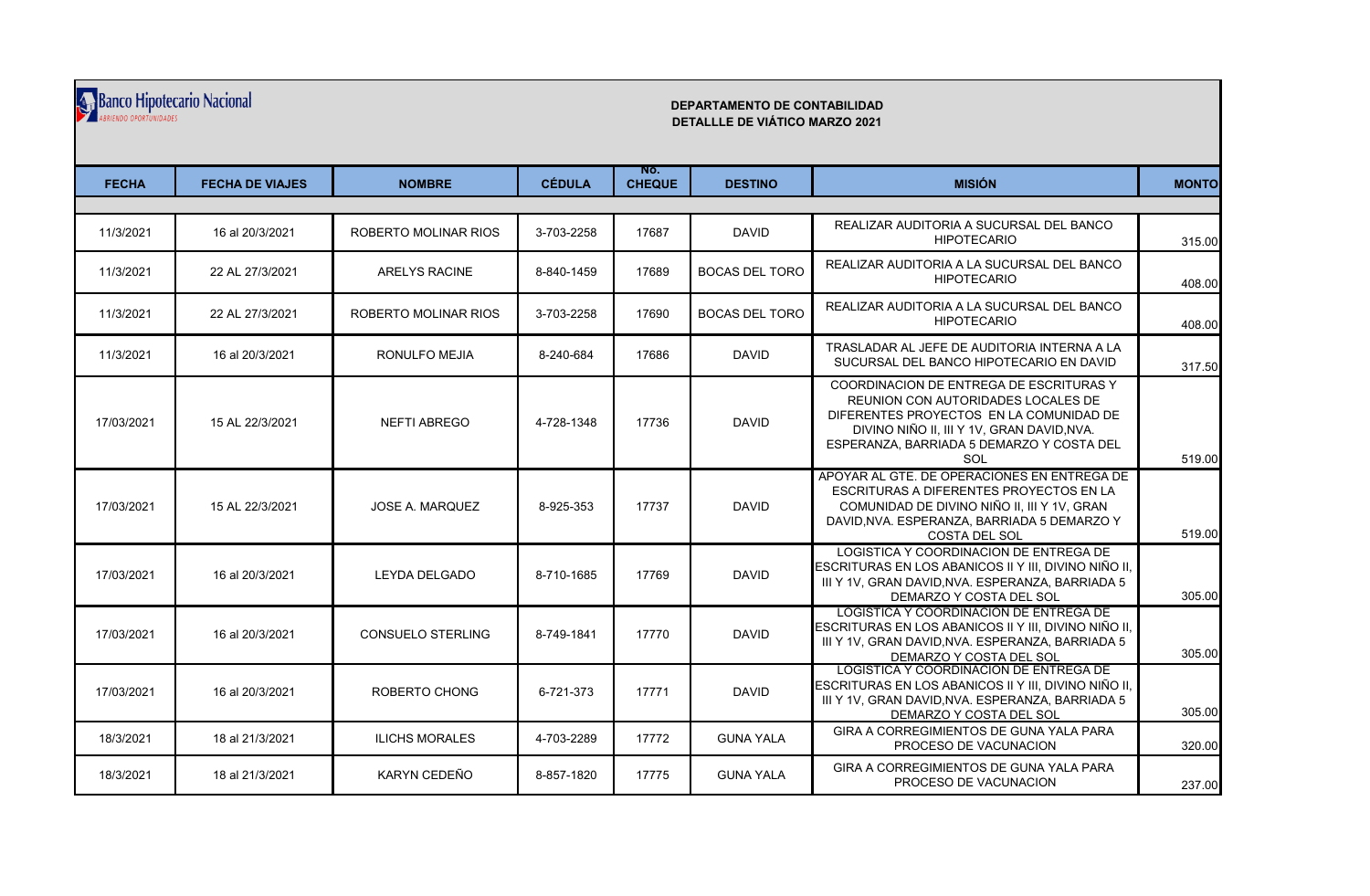| 18/3/2021 | 18 al 21/3/2021  | <b>MARCOS CORTES</b>     | 8-467-225  | 17776 | <b>GUNA YALA</b>      | GIRA A CORREGIMIENTOS DE GUNA YALA PARA<br>PROCESO DE VACUNACION                                                                                                                                                          | 237.00 |
|-----------|------------------|--------------------------|------------|-------|-----------------------|---------------------------------------------------------------------------------------------------------------------------------------------------------------------------------------------------------------------------|--------|
| 19/3/2021 | 22 al 27/3/2021  | <b>WILDER GONZALEZ</b>   | 8-820-865  | 17814 | <b>BOCAS DEL TORO</b> | TRASLADAR PERSONAL A BOCAS DEL TORO                                                                                                                                                                                       | 404.50 |
| 22/3/2021 | 13 al 15/3/21    | <b>AIDA VAZ</b>          | 8-304-44   | 17815 | <b>DAVID</b>          | REUNION CON AUTORIDADES PARA COORDINAR LA<br>LOGISTICA DE ENTREGA DE ESCRITURAS EN DAVID.<br>COMUNIDADES DE DIVINO NIÑO 1,2,3,4, LOS<br>ABANICOS, NUEVA ESPERANZA Y GRAN DAVID                                            | 151.00 |
| 22/3/2021 | 13 al 15/3/21    | <b>GEAN MARC CORDOBA</b> | 8-819-232  | 17818 | <b>DAVID</b>          | REUNION CON AUTORIDADES PARA COORDINAR LA<br>LOGISTICA DE ENTREGA DE ESCRITURAS EN DAVID.<br>COMUNIDADES DE DIVINO NIÑO 1,2,3,4, LOS<br>ABANICOS, NUEVA ESPERANZA Y GRAN DAVID                                            | 210.00 |
| 22/3/2021 | 19 AL 21/03/2021 | <b>GEAN MARC CORDOBA</b> | 8-819-232  | 17817 | <b>DAVID</b>          | REUNION CON RESIDENTES EN DAVID.<br>COMUNIDADES DE DIVINO NIÑO 1,2,3,4, LOS<br>ABANICOS, NUEVA ESPERANZA Y GRAN DAVID,<br>REFERENTE A LA PROXIMA ENTREGA DE<br>ESCRITURAS DE LEGALIZACION                                 | 210.00 |
| 22/3/2021 | 19 AL 21/3/2021  | <b>INDIRA BOSQUEZ</b>    | 8-442-772  | 17816 | <b>DAVID</b>          | ASISTIR AL GERENTE EN REUNION CON LOS<br>RESIDENTES DE LAS AREAS DE DIVINO NIÑO 1,2,3,4,<br>LOS ABANICOS, NUEVA ESPERANZA Y GRAN DAVID,<br>REFERENTE A LA PROXIMA ENTREGA DE<br><b>ESCRITURAS DE LEGALIZACION</b>         | 161.00 |
| 22/3/2021 | 24 AL 28/3/2021  | <b>GEAN MARC CORDOBA</b> | 8-819-232  | 17820 | SANTIAGO Y DAVID      | ENTREGA DE APTOS. EN SANTIAGO Y ENTREGA DE<br>510 ESCRITURAS DE LEGALIZACION A FAMILIAS DEL<br>AREA DE DIVINO NIÑO 1,2,3,4, LOS ABANICOS, NUEVA<br>ESPERANZA Y GRAN DAVID,                                                | 410.00 |
| 22/3/2021 | 24 AL 28/3/2021  | <b>INDIRA BOSQUEZ</b>    | 8-442-772  | 17821 | SANTIAGO Y DAVID      | ASISTIR AL GERENTE EN LA ENTREGA DE APTOS. EN<br>SANTIAGO Y ENTREGA DE 510 ESCRITURAS DE<br>LEGALIZACION A FAMILIAS DEL AREA DE DIVINO<br>NIÑO 1,2,3,4, LOS ABANICOS, NUEVA ESPERANZA Y<br><b>GRAN DAVID,</b>             | 311.00 |
| 22/3/2021 | 24 AL 28/3/2021  | <b>NEFTI ABREGO</b>      | 4-728-1348 | 17819 |                       | ACOMPAÑAR AL GERENTE EN LA ENTREGA DE<br>APTOS. EN SANTIAGO Y ENTREGA DE 510<br>SANTIAGO Y DAVID ESCRITURAS DE LEGALIZACION A FAMILIAS DEL AREA<br>DE DIVINO NIÑO 1,2,3,4, LOS ABANICOS, NUEVA<br>ESPERANZA Y GRAN DAVID, | 306.00 |
| 23/3/2021 | 25 al 27/3/2021  | <b>MARCOS CORTES</b>     | 8-467-225  | 17825 | <b>DAVID</b>          | TRASLADAR AL SUBGERENTE A GIRA DE TU CASA TU<br><b>OPORTUNIDAD</b>                                                                                                                                                        | 166.00 |
| 23/3/2021 | 25 al 27/3/2021  | KARYN CEDEÑO             | 8-857-1820 | 17824 | <b>DAVID</b>          | PARTICIPAR EN GIRA DE TU CASA TU OPORTUNIDAD                                                                                                                                                                              | 166.00 |
| 23/3/2021 | 24 al 28/3/2021  | <b>JAIME MARIN MAURE</b> | 6-72-435   | 17823 | SANTIAGO Y DAVID      | ENTREGA DE APTOS. EN SANTIAGO Y ENTREGA DE<br>510 ESCRITURAS DE LEGALIZACION A FAMILIAS DEL<br>AREA DE DIVINO NIÑO 1,2,3,4, LOS ABANICOS, NUEVA<br>ESPERANZA Y GRAN DAVID.                                                | 306.00 |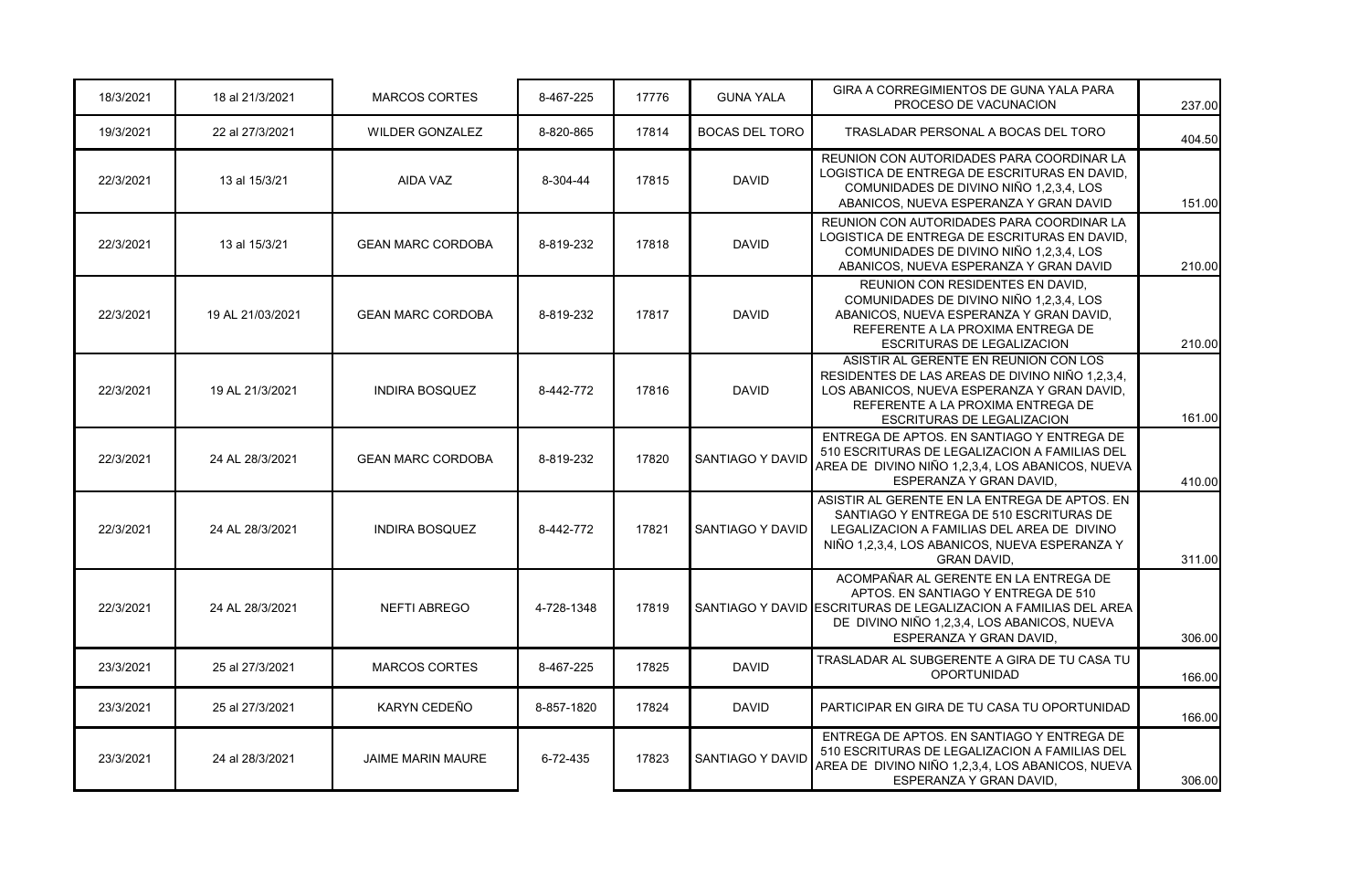| 23/3/2021    | 24 AL 28/3/2021 | NEDELKA ORTEGA           | 8-754-1277 | 17830 | <b>DAVID</b> | PARTICIPAR EN LA ENTREGA DE ESCRITURAS EN<br>DAVID, COMUNIDADES DE DIVINO NIÑO 1,2,3,4, LOS<br>ABANICOS, NUEVA ESPERANZA Y GRAN DAVID                                    | 317.00   |
|--------------|-----------------|--------------------------|------------|-------|--------------|--------------------------------------------------------------------------------------------------------------------------------------------------------------------------|----------|
| 23/3/2021    | 24 AL 28/3/2021 | ALBERTO HENRIQUEZ        | 8-700-2150 | 17831 | <b>DAVID</b> | CONDUCTOR DE GERENTE DE RECURSOS HUMANOS<br>PARA LA ENTREGA DE ESCRITURAS EN DAVID,<br>COMUNIDADES DE DIVINO NIÑO 1.2.3.4. LOS<br>ABANICOS, NUEVA ESPERANZA Y GRAN DAVID | 317.00   |
| 23/3/2021    | 24 AL 28/3/2021 | ROBERTO AH CHONG         | 6-721-373  | 17832 | <b>DAVID</b> | PARTICIPAR EN LA ENTREGA DE ESCRITURAS EN<br>DAVID, COMUNIDADES DE DIVINO NIÑO 1,2,3,4, LOS<br>ABANICOS, NUEVA ESPERANZA Y GRAN DAVID                                    | 305.00   |
| 23/3/2021    | 24 AL 28/3/2021 | <b>LEYDA DELGADO</b>     | 8-710-1685 | 17833 | <b>DAVID</b> | PARTICIPAR EN LA ENTREGA DE ESCRITURAS EN<br>DAVID, COMUNIDADES DE DIVINO NIÑO 1,2,3,4, LOS<br>ABANICOS, NUEVA ESPERANZA Y GRAN DAVID                                    | 305.00   |
| 23/3/2021    | 24 AL 28/3/2021 | <b>CONSUELO STERLING</b> | 8-749-1841 | 17834 | <b>DAVID</b> | PARTICIPAR EN LA ENTREGA DE ESCRITURAS EN<br>DAVID, COMUNIDADES DE DIVINO NIÑO 1,2,3,4, LOS<br>ABANICOS, NUEVA ESPERANZA Y GRAN DAVID                                    | 305.00   |
| 23/3/2021    | 24 AL 28/3/2021 | <b>GIOVANNI ESCALONA</b> | 8-954-1709 | 17835 | <b>DAVID</b> | PARTICIPAR EN LA ENTREGA DE ESCRITURAS EN<br>DAVID, COMUNIDADES DE DIVINO NIÑO 1,2,3,4, LOS<br>ABANICOS, NUEVA ESPERANZA Y GRAN DAVID                                    | 305.00   |
| 23/3/2021    | 24 al 28/3/2021 | <b>LEMEL PEREZ</b>       | 8-516-486  | 17826 | <b>DAVID</b> | PARTICIPAR EN LA ENTREGA DE ESCRITURAS EN<br>DAVID, COMUNIDADES DE DIVINO NIÑO 1,2,3,4, LOS<br>ABANICOS, NUEVA ESPERANZA Y GRAN DAVID                                    | 306.00   |
| 23/3/2021    | 25 AL 27/3/2021 | <b>ILYCHS MORALES</b>    | 4-703-2289 | 17828 | <b>DAVID</b> | PARTICIPAR EN GIRA TU CASA TU OPORTUNIDAD                                                                                                                                | 226.00   |
|              |                 |                          |            |       |              |                                                                                                                                                                          |          |
|              |                 |                          |            |       |              |                                                                                                                                                                          |          |
| <b>Total</b> |                 |                          |            |       |              |                                                                                                                                                                          | 9,383.00 |